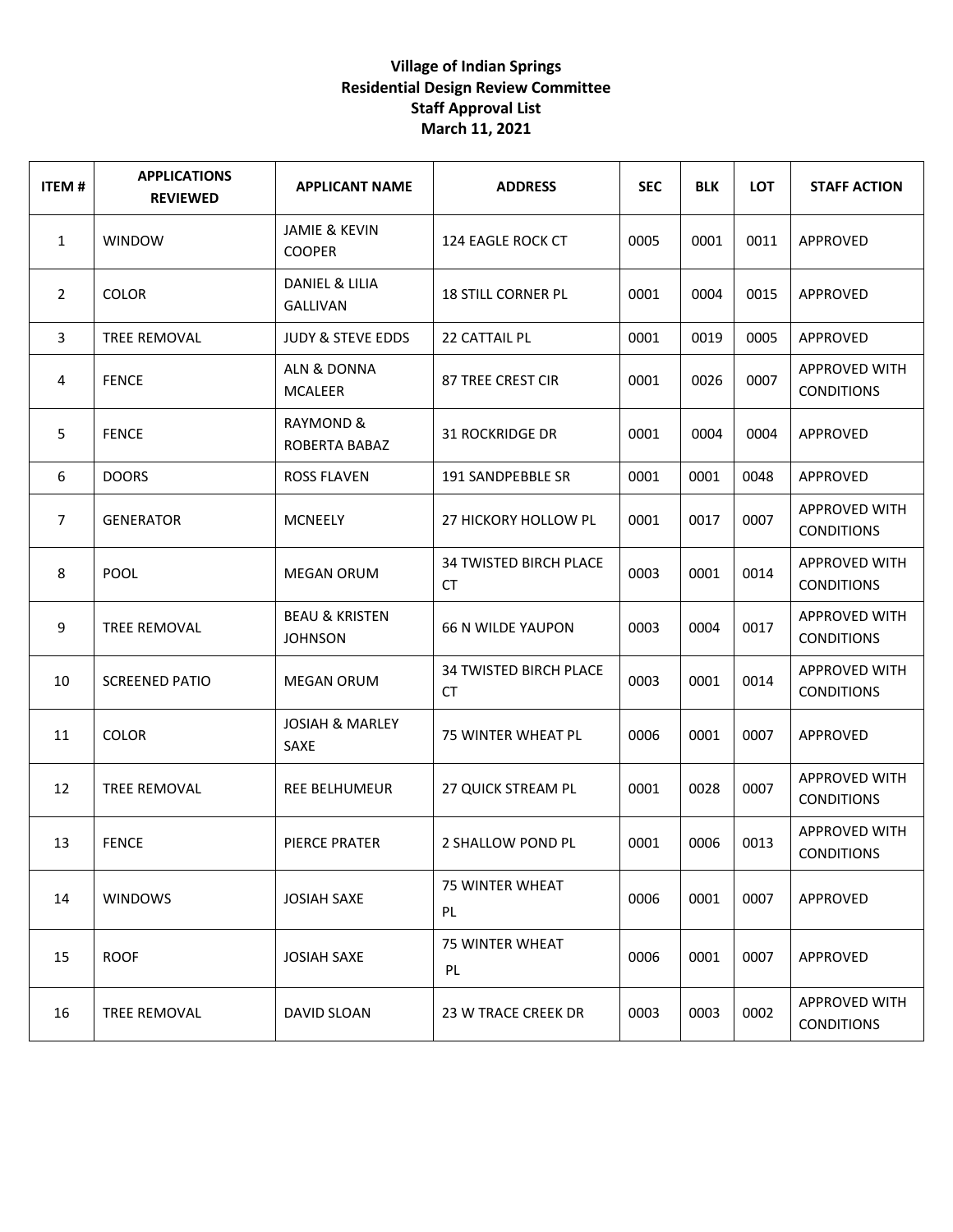| 17 | <b>ROOF</b>             | <b>THOMAS NEAR</b>        | <b>15 GATE HILL DR</b>                   | 0001 | 0020 | 0005  | APPROVED                                  |
|----|-------------------------|---------------------------|------------------------------------------|------|------|-------|-------------------------------------------|
| 18 | <b>FENCE</b>            | <b>SEAN DEVER</b>         | 89 N RUSHWING CIR                        | 0001 | 0008 | 0027  | APPROVED WITH<br><b>CONDITIONS</b>        |
| 19 | <b>FENCE</b>            | <b>BILL G SCRIMPSHIRE</b> | <b>80 TREE CREST CIR</b>                 | 0001 | 0025 | 0018  | <b>APPROVED WITH</b><br><b>CONDITIONS</b> |
| 20 | <b>ROOF</b>             | <b>BRIAN JOHNSON</b>      | <b>74 SOUTH TRACE CREEK</b><br><b>DR</b> | 0003 | 0002 | 0008  | APPROVED                                  |
| 21 | <b>TREE REMOVAL</b>     | <b>ADRIAN STEVENSON</b>   | 7 NARROW CREEK PL                        | 0001 | 0029 | 0002  | APPROVED                                  |
| 22 | <b>ROOF</b>             | <b>THOMAS NEAR</b>        | <b>15 GATE HILL DR</b>                   | 0001 | 0020 | 0005  | APPROVED                                  |
| 23 | <b>WINDOWS</b>          | ANGELA GEORGE             | <b>39 THORNBERRY PL</b>                  | 0004 | 0001 | 0005  | APPROVED                                  |
| 24 | <b>TREE REMOVAL</b>     | <b>HERNANDO PATINO</b>    | 26 ELK CROSSING DR                       | 0005 | 0002 | 0014  | <b>APPROVED</b>                           |
| 25 | <b>COLOR</b>            | <b>WILLIAM GREGORY</b>    | 74 WEST WILDE YAUPON                     | 0003 | 0004 | 0019  | APPROVED                                  |
| 26 | <b>ROOF</b>             | <b>THOMAS NEAR</b>        | <b>15 GATE HILL DR</b>                   | 0001 | 0020 | 0005  | APPROVED                                  |
| 27 | <b>SIDING</b>           | NATHAN JAHNKE             | 202 SANDPEBBLE DR                        | 0001 | 0005 | 0018  | APPROVED                                  |
| 28 | <b>COLOR</b>            | <b>LARRY PERRY</b>        | <b>15 ROCKRIDGE DR</b>                   | 0001 | 0004 | 0007  | APPROVED                                  |
| 29 | <b>DOOR</b>             | ANGELA GEORGE             | <b>39 THORNBERRY PL</b>                  | 0004 | 0001 | 0005  | APPROVED                                  |
| 30 | <b>FENCE</b>            | <b>JERRY RAYMOND</b>      | <b>30 N WILDE YAUPON</b>                 | 0003 | 0004 | 0008  | <b>APPROVED WITH</b><br><b>CONDITIONS</b> |
| 31 | <b>FENCE</b>            | <b>MEGAN ORUM</b>         | <b>34 TWISTED BIRCH PLACE</b><br>CT      | 0003 | 0001 | 0014  | <b>APPROVED WITH</b><br><b>CONDITIONS</b> |
| 32 | <b>GENERATOR</b>        | <b>MARK WEITNER</b>       | 127 E WILDE YAUPON                       | 0003 | 0006 | 0005  | APPROVED WITH<br><b>CONDITIONS</b>        |
| 33 | <b>FENCE</b>            | <b>JOHN LYON</b>          | <b>30 SHALLOW POND PL</b>                | 0001 | 0006 | 0019  | APPROVED WITH<br><b>CONDITIONS</b>        |
| 34 | <b>GENERATOR</b>        | <b>ROSS FLAVEN</b>        | 191 SANDPEBBLE DR                        | 0001 | 0001 | 0048  | <b>APPROVED WITH</b><br><b>CONDITIONS</b> |
| 35 | POOL                    | <b>NICK WILLIAMS</b>      | <b>22 N WILDE YAUPON</b>                 | 0003 | 0004 | 0006  | <b>APPROVED WITH</b><br><b>CONDITIONS</b> |
| 36 | POOL                    | <b>SEAN PELOW</b>         | 78 WINTER WHEAT PL                       | 0006 | 0001 | 0010  | <b>APPROVED WITH</b><br><b>CONDITIONS</b> |
| 37 | <b>INTERIOR REMODEL</b> | <b>ROBERT DANSON</b>      | <b>42 STILL CORNER PL</b>                | 0001 | 0005 | 00043 | <b>APPROVED WITH</b>                      |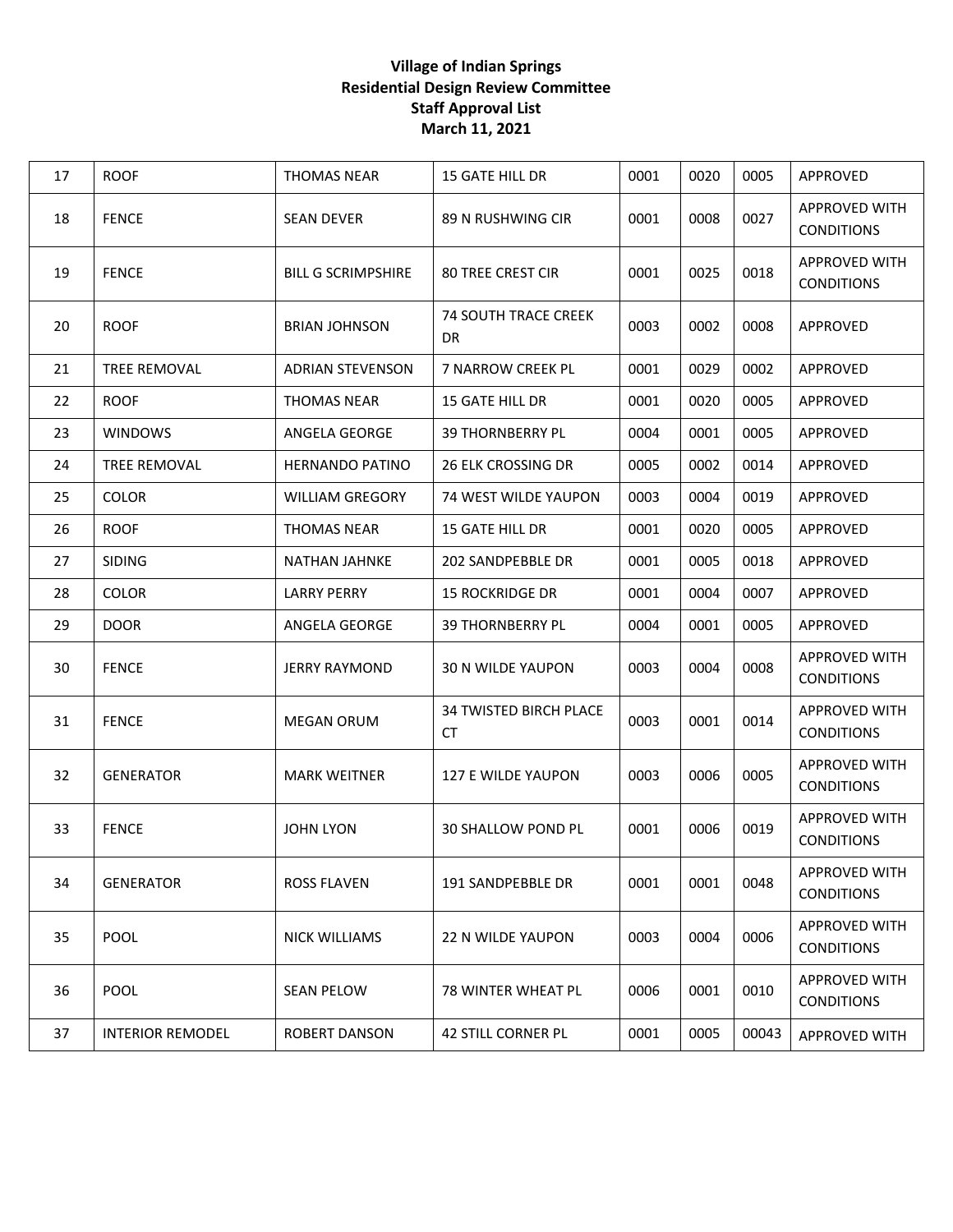|    |                   |                                    |                                            |      |      |      | <b>CONDITIONS</b>                         |
|----|-------------------|------------------------------------|--------------------------------------------|------|------|------|-------------------------------------------|
| 38 | COLOR             | <b>NICK WILLIAMS</b>               | <b>22 N WILDE YAUPON</b>                   | 0003 | 0004 | 0006 | APPROVED                                  |
| 39 | <b>WINDOWS</b>    | <b>NICK WILLIAMS</b>               | <b>22 N WILDE YAUPON</b>                   | 0003 | 0004 | 0006 | APPROVED                                  |
| 40 | <b>ROOF</b>       | <b>ROBERT PAGE</b>                 | 2 GOLDEN PL                                | 0001 | 0022 | 0002 | APPROVED                                  |
| 41 | <b>FENCE</b>      | JASON JOHNSON                      | 55 WINTER WHEAT PL                         | 0006 | 0001 | 0007 | APPROVED                                  |
| 42 | <b>SIDING</b>     | PAUL MCNEELY                       | 27 HICKORY HOLLOW PL                       | 0001 | 0017 | 0007 | APPROVED                                  |
| 43 | <b>FENCE</b>      | <b>RAY YEPES</b>                   | 14 TALL SKY PL                             | 0001 | 0009 | 0036 | APPROVED                                  |
| 44 | <b>GENERATOR</b>  | KIRSCHE MARIE HEINS                | <b>63 TREE CREST CIR</b>                   | 0001 | 0027 | 0012 | <b>APPROVED WITH</b><br><b>CONDITIONS</b> |
| 45 | PATIO COVER       | MICHAEL CLARK                      | 116 EAGLE ROCK CT                          | 0005 | 0001 | 0013 | <b>APPROVED WITH</b><br><b>CONDITIONS</b> |
| 46 | <b>ROOF</b>       | DARRELL HAVILL                     | <b>6 SPOTTED DEER DR</b>                   | 0001 | 0023 | 0013 | APPROVED                                  |
| 47 | TREE REMOVAL      | <b>CAROL MCANINCH</b>              | <b>70 S TRACE CREEK DR</b>                 | 0003 | 0002 | 0009 | <b>APPROVED WITH</b><br><b>CONDITIONS</b> |
| 48 | POOL              | PHILLIP CHADIS                     | <b>18 OUTERVALE PL</b>                     | 0001 | 0022 | 0029 | <b>APPROVED WITH</b><br><b>CONDITIONS</b> |
| 49 | <b>GENERATOR</b>  | RICHARD ALEXANDER                  | 14 DARA BETH CT                            | 0031 | 0001 | 0012 | <b>APPROVED WITH</b><br><b>CONDITIONS</b> |
| 50 | <b>FIRE PIT</b>   | <b>RICHARD NEVILLE</b>             | <b>3 NARROW CREEK PL</b>                   | 0001 | 0029 | 0001 | <b>APPROVED WITH</b><br><b>CONDITIONS</b> |
| 51 | <b>DECK</b>       | <b>RICHARD NEVILLE</b>             | <b>3 NARROW CREEK PL</b>                   | 0001 | 0029 | 0001 | <b>APPROVED WITH</b><br><b>CONDITIONS</b> |
| 52 | <b>FENCE</b>      | <b>STEPHEN</b><br><b>BOUDREAUX</b> | <b>34 N WILDE YAUPON</b>                   | 0003 | 0004 | 0009 | APPROVED                                  |
| 53 | <b>PATIO</b>      | <b>STEPHEN</b><br><b>BOUDREAUX</b> | 34 N WILDE YAUPON                          | 0003 | 0004 | 0009 | APPROVED                                  |
| 54 | <b>ROOF</b>       | RALPH LEON                         | <b>18 TWISTED BIRCH PL CT</b>              | 0003 | 0001 | 0018 | APPROVED                                  |
| 55 | <b>DOOR COLOR</b> | NICHOLAS GAUNT                     | 50 N WILDE YAUPON                          | 0003 | 0004 | 0014 | APPROVED                                  |
| 56 | <b>FENCE</b>      | <b>TRINARD BROUSSARD</b>           | <b>11 TWISTED BIRCH PLACE</b><br><b>CT</b> | 0003 | 0001 | 0007 | <b>APPROVED WITH</b><br><b>CONDITIONS</b> |
| 57 | <b>WINDOWS</b>    | <b>JAMES MCCOY</b>                 | 170 RUSHWING PL                            | 0001 | 0008 | 0049 | APPROVED                                  |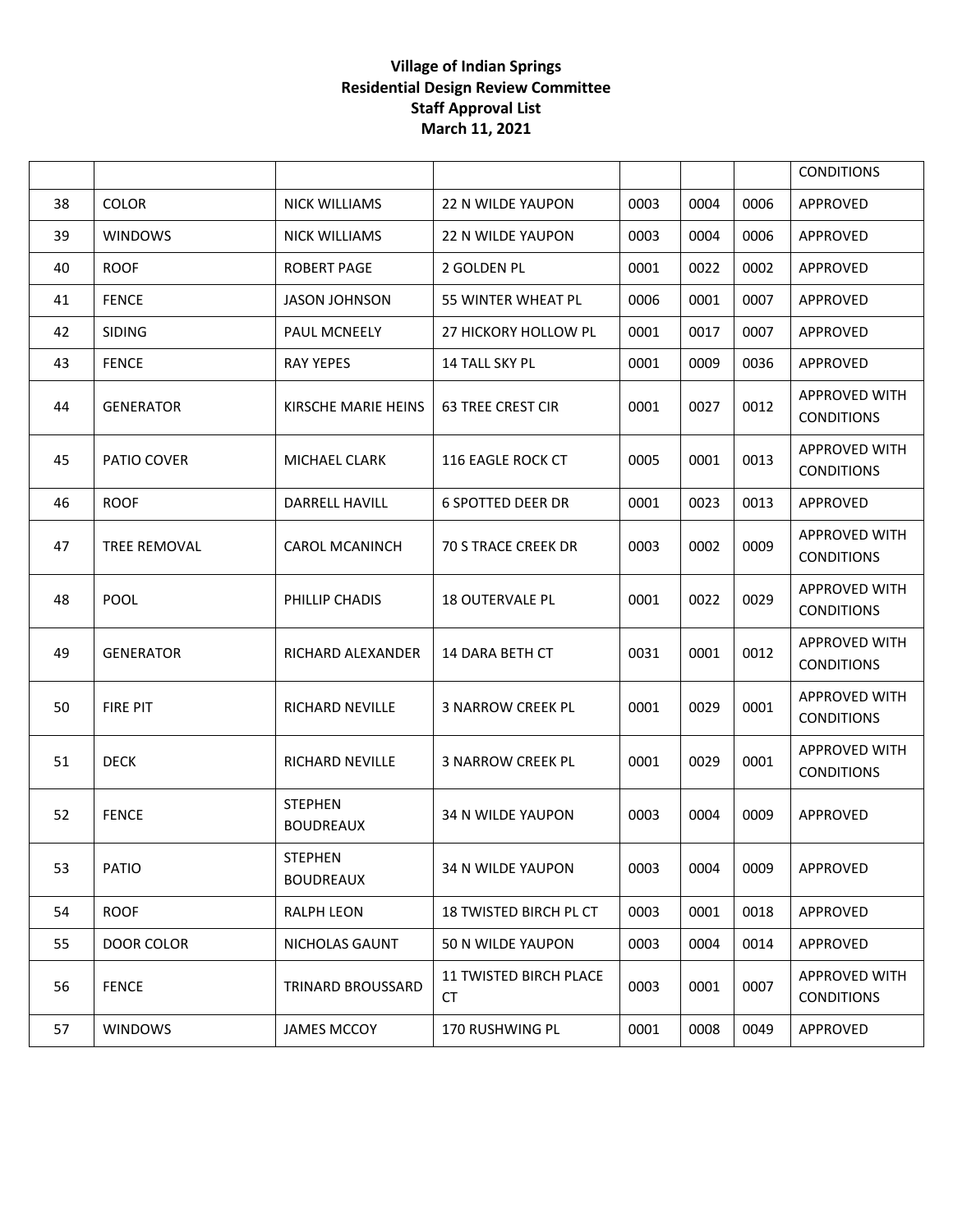| 58 | <b>FENCE</b>          | WILLIAM LUMPKIN                                   | 47 W TRACE CREEK DR      | 0003 | 0003 | 0005 | <b>APPROVED WITH</b><br><b>CONDITIONS</b> |
|----|-----------------------|---------------------------------------------------|--------------------------|------|------|------|-------------------------------------------|
| 59 | <b>COLOR</b>          | <b>MARK FREEMAN</b>                               | 2 TWIN SPRINGS PL        | 0001 | 0020 | 009  | APPROVED                                  |
| 60 | <b>POOL</b>           | YOUNGHOON CHO                                     | 95 SIMON LAKE LN         | 0031 | 0001 | 0024 | APPROVED WITH<br><b>CONDITIONS</b>        |
| 61 | <b>COLOR</b>          | PAUL MCNEELY                                      | 27 HICKORY HOLLOW PL     | 0001 | 0017 | 0007 | APPROVED                                  |
| 62 | <b>AWNING</b>         | DALEEN RICHMOND                                   | 79 N RUSHWING            | 0001 | 0008 | 0022 | APPROVED                                  |
| 63 | <b>ROOF</b>           | <b>RICHARD LOSS</b>                               | <b>15 REEDY POND CT</b>  | 0006 | 0001 | 0039 | APPROVED                                  |
| 64 | <b>FENCE</b>          | <b>SCOTT MCCREE</b>                               | 3 REEDY POND CT          | 0001 | 0005 | 0012 | APPROVED                                  |
| 65 | <b>COLOR</b>          | <b>RANDEN SWENSON</b>                             | <b>95 TREE CREST CIR</b> | 0001 | 0026 | 0005 | APPROVED                                  |
| 66 | <b>DRIVEWAY</b>       | <b>MELISSA PINDELL</b>                            | <b>84 TREE CREST CIR</b> | 0001 | 0025 | 0019 | APPROVED                                  |
| 67 | <b>FENCE</b>          | <b>STEVEN GOLDEN</b>                              | <b>27 THORN BERRY PL</b> | 0004 | 0001 | 0008 | <b>APPROVED WITH</b><br><b>CONDITIONS</b> |
| 66 | <b>FENCE</b>          | <b>FRANCISCO JAVIER</b><br><b>AZCARATE HENARO</b> | 3 GATE HILL DR           | 0001 | 0020 | 0008 | <b>APPROVED WITH</b><br><b>CONDITIONS</b> |
| 67 | <b>COLOR</b>          | <b>RYAN RACHAL</b>                                | 41 N RUSHWING CIR        | 0001 | 0008 | 0009 | APPROVED                                  |
| 68 | <b>DECK</b>           | <b>STEVEN SLIGAR</b>                              | 7 TWIN SPRINGS PL        | 0001 | 0019 | 0009 | <b>APPROVED WITH</b><br><b>CONDITIONS</b> |
| 69 | <b>FENCE</b>          | <b>STEVEN SLIGAR</b>                              | 7 TWIN SPRINGS PL        | 0001 | 0019 | 0009 | <b>APPROVED WITH</b><br><b>CONDITIONS</b> |
| 70 | <b>SIDING</b>         | <b>VICKI NIEZGODA</b>                             | 51 THORNBERRY PL         | 0004 | 0001 | 0002 | APPROVED                                  |
| 71 | PERGOLA               | ERIC HOGAN                                        | <b>6 OUTERVALE PL</b>    | 0001 | 0022 | 0026 | <b>APPROVED WITH</b><br><b>CONDITIONS</b> |
| 72 | <b>COLOR</b>          | <b>JOHN BIZER</b>                                 | <b>11 GATE HILL</b>      | 0001 | 0020 | 0006 | APPROVED                                  |
| 73 | POOL                  | ANGELA GEORGE                                     | <b>39 THORN BERRY PL</b> | 0004 | 0001 | 0005 | <b>APPROVED WITH</b><br><b>CONDITIONS</b> |
| 74 | PATIO COVER           | ANGELA GEORGE                                     | <b>39 THORN BERRY PL</b> | 0004 | 0001 | 0005 | <b>APPROVED WITH</b><br><b>CONDITIONS</b> |
| 75 | <b>SUMMER KITCHEN</b> | ANGELA GEORGE                                     | <b>39 THORN BERRY PL</b> | 0004 | 0001 | 0005 | APPROVED<br><b>WITHCONDITIONS</b>         |
| 76 | <b>ROOF</b>           | PAUL MCNEELY                                      | <b>6 REEDY POND CT</b>   | 0001 | 0005 | 0015 | APPROVED                                  |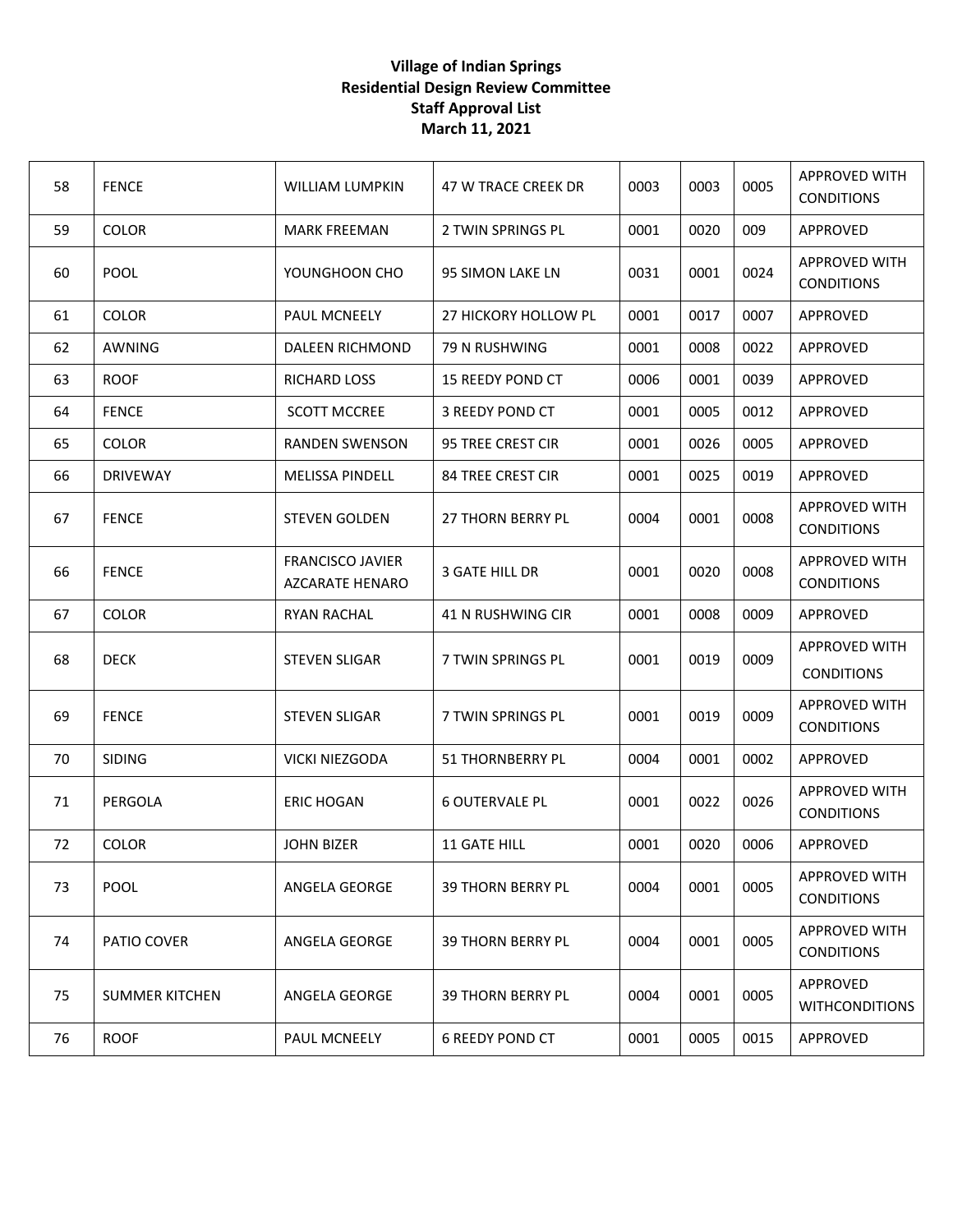| 77 | <b>ROOF</b>      | <b>NISANTHA</b><br>WEERATUNGA  | <b>35 FIRE FLICKER PL</b> | 0001 | 0014 | 0008 | APPROVED                                  |
|----|------------------|--------------------------------|---------------------------|------|------|------|-------------------------------------------|
| 78 | <b>COLOR</b>     | <b>TEMPIE PIKE</b>             | 35 N. RUSHWING CIR        | 0001 | 0008 | 0008 | APPROVED                                  |
| 79 | <b>GENERATOR</b> | <b>DOUGLAS CHANTLOS</b>        | <b>19 STILL CORNER PL</b> | 0001 | 0005 | 0032 | <b>APPROVED WITH</b><br><b>CONDITIONS</b> |
| 80 | <b>DRIVEWAY</b>  | MIGUEL ESPINOZA                | <b>34 THORN BERRY PL</b>  | 0004 | 0001 | 0018 | <b>APPROVED WITH</b><br><b>CONDITIONS</b> |
| 81 | <b>FENCE</b>     | MICHAEL GARCIA                 | <b>3 OUTERVALE PL</b>     | 0001 | 0021 | 0010 | <b>APPROVED WITH</b><br><b>CONDITIONS</b> |
| 82 | AWNING           | SHELIA KELTY                   | <b>152 EAGLE ROCK CIR</b> | 0005 | 0001 | 0004 | <b>APPROVED WITH</b><br><b>CONDITIONS</b> |
| 83 | <b>FENCE</b>     | <b>ARTHUR OTTO</b>             | <b>27 RUSH HAVEN DR</b>   | 0001 | 0023 | 0009 | APPROVED                                  |
| 84 | <b>FENCE</b>     | <b>GEORGE</b><br>WEISSENBERGER | <b>66 ROCKRIDGE DR</b>    | 0001 | 0006 | 0004 | APPROVED                                  |
| 85 | <b>FENCE</b>     | <b>ROSS GEFFERT</b>            | <b>31 LAZY MORNING PL</b> | 0001 | 0003 | 0021 | APPROVED                                  |
| 86 | <b>FENCE</b>     | <b>FRED MCOMBER</b>            | <b>34 QUICK STREAM PL</b> | 0001 | 0028 | 0010 | <b>APPROVED WITH</b><br><b>CONDITIONS</b> |
| 87 | <b>ROOF</b>      | <b>MARCUS JACKSON</b>          | 96 EAGLE ROCK CIR         | 0005 | 0001 | 0018 | APPROVED                                  |
| 88 | <b>COLOR</b>     | DONNA DAMAN                    | <b>54 ROCKRDIGE DR</b>    | 0001 | 0006 | 0002 | APPROVED                                  |
| 89 | <b>WINDOWS</b>   | SHELIA KELTY                   | <b>152 EALGE ROCK CIR</b> | 0005 | 0001 | 0004 | APPROVED                                  |
| 90 | <b>FENCE</b>     | <b>GEORGE</b><br>WEISSENBERGER | <b>66 ROCKRIDGE DR</b>    | 0001 | 0006 | 0004 | APPROVED                                  |
| 91 | <b>FENCE</b>     | DONNA DAMAN                    | 54 ROCKRIDGE DR           | 0001 | 0006 | 0002 | <b>APPROVED WITH</b><br><b>CONDTIONS</b>  |
| 92 | TREE REMOVAL     | ANDREW MORROW                  | 58 ROCKRIDEG DR           | 0001 | 0006 | 0003 | <b>APPROVED WITH</b><br><b>CONDITIONS</b> |
| 93 | <b>COLOR</b>     | <b>MATT TRAYLOR</b>            | 7 WHITE FAWN DR           | 0005 | 0002 | 0036 | APPROVED                                  |
| 94 | TREE REMOVAL     | ADAM<br>WAGGENSPACK            | <b>30 TALL SKY PL</b>     | 0001 | 0009 | 0040 | <b>APPROVED WITH</b><br><b>CONDITIONS</b> |
| 95 | <b>ROOF</b>      | DAVID HALEY                    | 91 BREEZY POINT           | 0001 | 0012 | 0007 | APPROVED                                  |
| 96 | <b>GENERATOR</b> | <b>LESTER FINALLE</b>          | <b>119 TREE CREST CIR</b> | 0001 | 0026 | 0001 | <b>APPROVED WITH</b><br><b>CONDITIONS</b> |